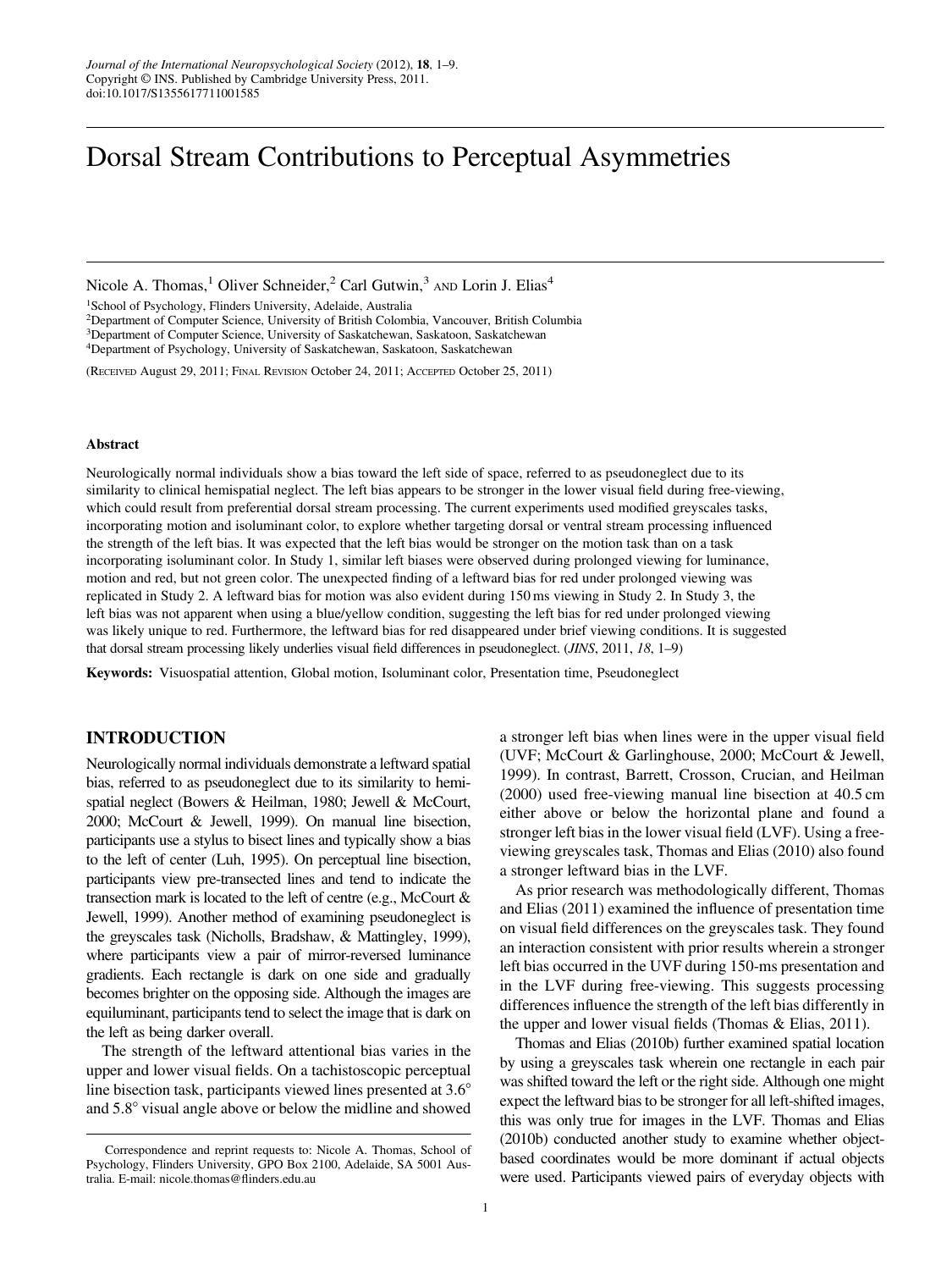opposing directions of luminosity and chose which appeared to be brighter. Objects were located diagonally from one another, in the top right and lower left, or top left and lower right quadrants. Again a strong LVF bias occurred as significant leftward biases were seen for all conditions where the LVF image exhibited at least one leftward characteristic (brighter on the left or located on the left). When the LVF image was lit from the right and located on the right no significant bias was seen, suggesting that the LVF bias is quite dominant and mediates the bias toward the left.

Visual field differences have been consistently observed for various tasks, with most showing a LVF performance advantage. For example, the LVF has better attentional resolution (He, Cavanagh, & Intriligator, 1996), is advantaged in motion processing and displays superior contrast sensitivity at low spatial frequencies (see Christman & Niebauer, 1997, for review). It has also been shown that the lower and left visual fields show similar advantages, whereas the upper and right visual fields are related (Christman & Niebauer, 1997). As a similar relation is seen in hemispatial neglect where neglect is most pronounced in the lower and left visual fields (Rubens, 1985), a better understanding of visual field differences in pseudoneglect would benefit both clinical and healthy populations.

The left bias appears to result from right hemisphere posterior parietal cortex activation during visuospatial attention, with attention being preferentially directed toward the left (Corbetta, Shulman, Miezin, & Petersen, 1995; Niemeier, Stojanoski, Singh, & Chu, 2008; Posner & Rothbart, 2007). Neuroimaging data support this, as proposed visuospatial attention networks are more activated by left visual field information (Siman-Tov et al., 2007) and the right hemisphere shows more activation during line bisection and landmark tasks (Bjoertomt, Cowey, & Walsh, 2002; Çiçek, Deouell, & Knight, 2009; Fink et al., 2000; Fink, Marshall, Weiss, & Zilles, 2001; Foxe, McCourt, & Javitt, 2003). Although this explanation has received much support, it cannot explain why upper and lower visual field differences occur.

Previc (1990, 1998) proposed that, from an evolutionary perspective, stimuli in the UVF are more likely to be located in extrapersonal space, whereas those in the LVF are more likely to be in peripersonal space. When stimuli in extrapersonal space are brought into peripersonal space, a similar transition from the UVF to the LVF occurs. In extrapersonal space, an UVF advantage has been observed for accuracy and reaction time on random dot stereogram discrimination (Previc, Breitmeyer, & Weinstein, 1995) and reaction time on visual search (Previc & Blume, 1993). As performance was most impaired in the lower left quadrant, Previc et al. (1995) suggested the LVF is linked to peripersonal space. Previc (1990, 1998) has further suggested that the LVF and peripersonal space are processed by the dorsal stream, whereas the UVF and extrapersonal space are processed by the ventral stream. Neuroimaging studies partially support this suggestion as greater dorsal stream activity is observed during line bisection in peripersonal space and ventral stream activation is greater when performing in extrapersonal space (Bjoertomt et al., 2002; Weiss et al., 2000).

In addition, lesion studies show differential deficits depending on whether the dorsal or the ventral stream is damaged.

Ventral stream lesions lead to facial and object agnosias (Bauer & Demery, 2003), whereas dorsal stream lesions disrupt spatial localization as in optic ataxia (Perenin & Vighetto, 1988). Of interest, simultanagnosia can result from either dorsal (bilateral occipitoparietal lesions) or ventral (left occipital lesion) stream damage. In dorsal simultanagnosia, patients experience difficulty in spatial localization as they only perceive one object at a time (Bálint & Harvey, 1995; Duncan et al., 2003; Luria, 1959). In contrast, ventral stimultanagnosia patients can perceive several objects, but cannot make sense of an entire scene (Duncan et al., 2003; Kinsbourne & Warrington, 1962). Early primate research (Mishkin, Lewis, & Ungerleider, 1982) and subsequent neuroimaging studies (e.g., Haxby et al., 1991; James, Culham, Humphrey, Milner, & Goodale, 2003; Kastner & Ungerleider, 2000) support the existence of dual visual processing systems.

The dorsal and ventral streams are specialized in performing specific tasks. The dorsal ''where'' pathway plays a role in action, determining location and processing motion. In contrast, the ventral ''what'' pathway is involved in object recognition and in processing color and local details (Goodale & Milner, 1992; Livingstone & Hubel, 1988). These processing differences simply indicate relative advantages as the visual streams are only partially segregated beyond the lateral geniculate nucleus and interact with one another as they project to the cortex (Goodale & Westwood, 2004; Nieuwenhuis, Jepma, La Fors, & Olivers, 2008). However, they do provide an initial means of exploring upper and lower visual field differences.

The current study used the greyscales task, and modified greyscales tasks, incorporating either motion or isoluminant color, to examine visual stream processing differences. In modifying the greyscales, the tasks maintained their spatial nature, but each task targeted a particular processing advantage. In doing so, the demands of each task were similar, but it was possible to explore how engaging the dorsal or ventral stream to a greater (or lesser) extent subsequently influenced performance. It has been suggested that the horizontal allocation of visuospatial attention is more influenced by the dorsal than the ventral stream (Drago, Crucian, Pisani, & Heilman, 2006), which would be consistent with a stronger left bias in the LVF (Barrett et al., 2000; Thomas & Elias, 2010a, 2010b, 2011). A strong left bias was expected on the motion task, with a similar but slightly weaker bias on the greyscales task. No significant bias was expected for the isoluminant color task; however, as color information is minimally accessible during guided reaching (White, Kerzel, & Gegenfurtner, 2006), which is a dorsal stream task, a weak left bias might occur.

# STUDY 1. GREYSCALES, MOTION, AND RED/GREEN TASKS UNDER PROLONGED VIEWING CONDITIONS

# Method

#### Participants

Eighty-nine undergraduate Psychology students (25 males;  $M_{\text{age}} = 20.26$ ; SD = 4.94) at the University of Saskatchewan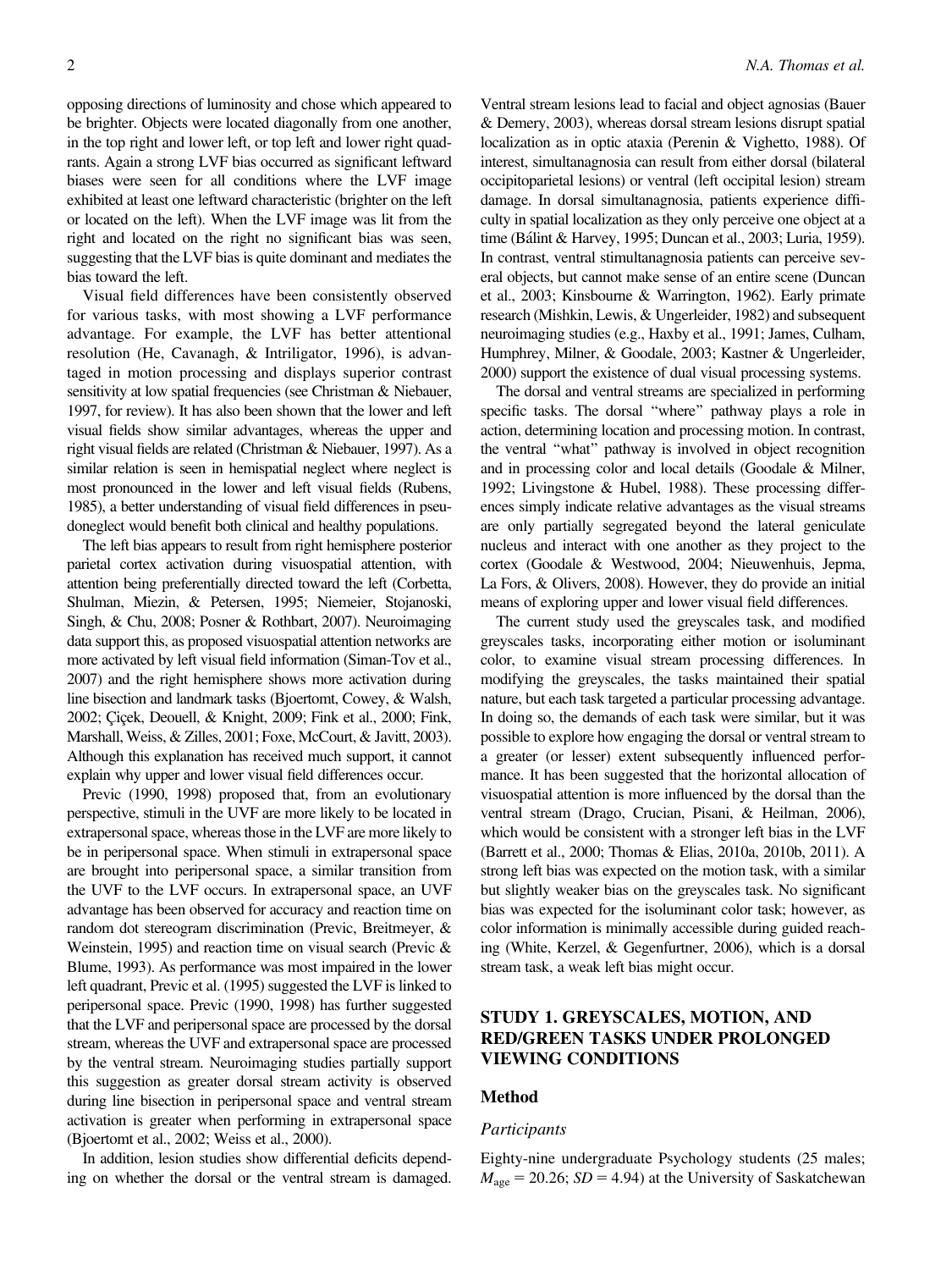participated. Students received course credit in exchange for participation. Based upon self-report (Elias, Bryden, & Bulman-Fleming, 1998), eight participants were left-handed and all participants had normal or corrected-to-normal vision. The Behavioral Research Ethics Board at the University of Saskatchewan granted ethical approval and the study was performed in accordance with the ethical standards of the 1964 Declaration of Helsinki.

#### **Materials**

An IBM clone computer (PIV  $2.6$  GHz) interfaced with a  $19<sup>′′</sup>$ LCD monitor running at  $1024 \times 768$  resolution was used. A chin rest minimized head movement and distance to the screen was 711 mm. A fixation cross preceded each trial and stimulus pairs were presented in the centre of the visual field, one directly above the other. Participants were free to scan the images as all presentations were free-viewing and visible for a maximum of 5 s. Responses were made using the number pad keys 8 and 2. As simple button press responses evoke a minimal amount of motor movement (e.g., McCourt & Olafson, 1997), responses were not confounded by motor biases.

Greyscales task. Greyscale pairs, of 4 different lengths: 132, 154, 176, and 198 mm, were administered using E-prime 1.0 software (Psychology Software Tools, Inc.; www.pstnet. com/E-prime/e-prime.htm). Length was varied to discourage standard response use (Nicholls et al., 1999; Nicholls & Roberts, 2002). Stimuli consisted of mirror-reversed luminance gradients, with one of the images being dark on the left side and the other dark on the right (see Nicholls et al., 1999). Participants identified which image appeared to be more black or more white overall (64 trials of each).

Isoluminant color tasks. Stimuli from the greyscales task were modified to be isoluminant red and green in color (see Figure 1a) by matching red and green color values using the luminance feature in Paint Shop Pro 7.0 (Jasc Software) and then using a Tektronix J6523-2  $1^{\circ}$  narrow angle luminance probe to match for isoluminance. Stimuli were not subjectively isoluminant as individual differences in isoluminance were not considered. In each pair one image was red on the left and the other was red on the right, with both transitioning to green on the other side. Participants identified which image appeared to be more red or more green overall. E-prime administered 64 trials for each judgment.

Motion Tasks. Stimuli consisted of two uniformly colored rectangles, with pixels of the opposing color moving across them (see Figure 1b for still image). The moving pixels travelled east to west in one rectangle and west to east in the other. Therefore, one rectangle was dark (or bright) on the left and the other on the right. Motion was not entirely uniform as some rogue pixels travelled randomly to avoid having participants follow the motion of any one particular pixel. Participants identified which appeared to be darker for white rectangles with black pixels and which appeared



Fig. 1. Sample stimuli from the isoluminant color and the motion tasks. a: Depicts the red-green stimuli. b: Depicts still images of the motion tasks.

to be brighter for black rectangles with white pixels (128 trials each).

### Supplementary Materials

To review a video of the motion tasks, please access the online-only supplementary material. Please visit journals. cambridge.org/INS, then click on the link ''Supplementary Materials'' at this article.

## Procedure

Following informed consent, participants completed a demographic questionnaire addressing sex, age, handedness, and visual impairments (Elias et al., 1998). Participants then completed the greyscales, isoluminant color, and motion tasks. Task order was counterbalanced among participants. On each task, participants selected whether the image on the top or bottom of the pair appeared to include the target characteristic (i.e., darker, more red). Responses were scored as leftward when the image with the target characteristic on the left was chosen and as rightward when the image with the target characteristic on the right was chosen. Response bias scores were calculated by subtracting the number of leftward responses from the number of rightward responses and dividing by the total number of trials, with a negative score indicating a leftward bias (Nicholls et al., 1999).

# RESULTS

A repeated-measures analysis of variance (ANOVA) was computed using within-subjects variable task (luminance, motion, color) on response bias scores. The main effect of task was not significant,  $F(2,176) = 1.704$ ,  $p = .185$ ,  $\eta^2 = .019$ . One-sample t tests were used to determine whether significant biases occurred on each task. Significant leftward biases were seen for luminance,  $t(88) = -5.156$ ,  $p < .001$ , motion,  $t(88) = -3.723$ ,  $p < .001$ , and color,  $t(88) = -4.633$ ,  $p < .001$  (see Figure 2).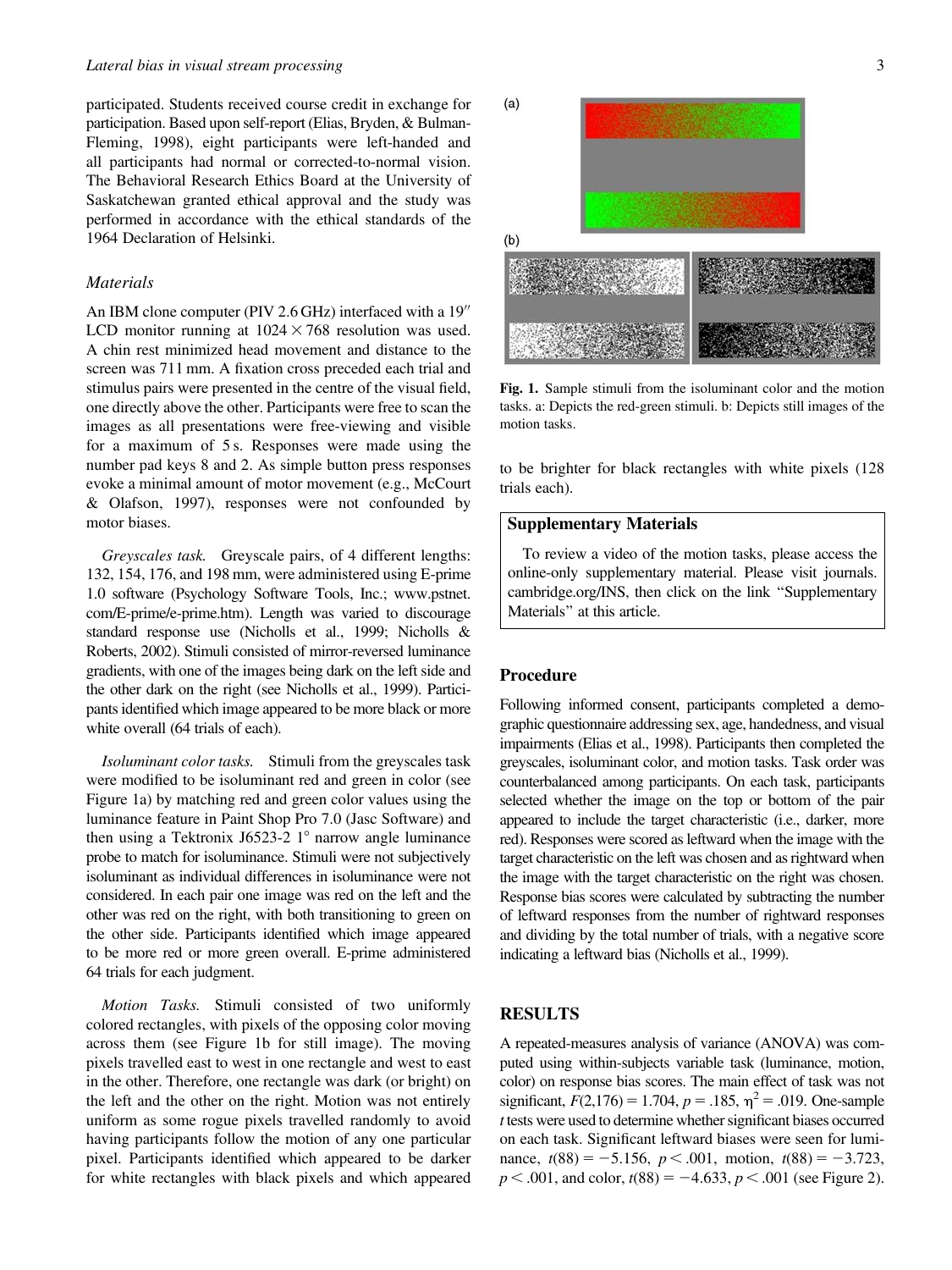

Fig. 2. Mean bias scores in Studies 1, 2, and 3. Errors bars represent the standard error of the mean.

In an effort to better understand why an unexpected bias occurred for color, a paired-samples  $t$  test compared bias scores for red and green judgments. The red and green judgments were significantly different from one another,  $(t(88) = -3.310$ ,  $p = .001$ ), indicating the two biases were not comparable and should be kept separate. A significant bias was observed for red judgments,  $t(88) = -5.026$ ,  $p < .001$ , whereas no bias occurred for green judgments,  $t(88) = -1.391$ ,  $p = .168$ .

Paired-samples t tests were used to compare the strength of the bias among the tasks. A significant difference emerged between judgments for green and luminance,  $t(88) = 3.539$ ,  $p = .001$ , and for green and motion,  $t(88) = 3.065$ ,  $p = .003$ . Both luminance and motion exhibited stronger left biases than green judgments. No significant difference was observed between luminance and motion  $(t(88) = .079; p = .937)$ , or between the red judgments and luminance  $(t(88) = -.380;$  $p = .705$ , or motion (t(88) = -1.390; p = .168).

## DISCUSSION

As hypothesized, a leftward bias occurred for motion, illustrating that the bias occurs when dorsal stream processing is preferential. A dorsal processing advantage is consistent with the previously observed LVF bias for visuospatial tasks (Barrett et al., 2000; Thomas & Elias, 2010a, 2010b, 2011). Notably, the bias was similar for luminance and motion, suggesting similar levels of dorsal processing for both tasks. As the greyscales task is assumed to measure visuospatial ability, the spatial nature of the task likely leads to dorsal stream activation, consistent with a dorsal influence on the horizontal allocation of spatial attention (Drago et al., 2006).

Several possible explanations exist for the unexpected findings for red color. To examine visual stream processing differences in pseudoneglect, all tasks had to be spatial. Although the spatial nature of the task might have allowed the bias to emerge, one would expect to see similar biases for red and green if the bias was simply related to this. It is also possible that the red bias was nebulous and, therefore, will not be replicable. If the bias for red is reliable, it remains possible that isoluminant color differs from luminance. Equivalent biases for luminance are observed regardless of whether the target characteristic is "darker" or "brighter" (Nicholls et al., 1999), whereas ''red'' and ''green'' judgments were not equivalent. Furthermore, preferentially engaging the ventral stream during green judgments did not lead to the same bias as did motion.

It has previously been shown that the leftward bias persists with brief presentation (McCourt & Garlinghouse, 2000; McCourt & Jewell, 1999; Thomas & Elias, 2011), suggesting the initial leftward direction of attention influences subsequent visuospatial judgments. If similar neural mechanisms underlie the leftward biases for motion and luminance, the bias for motion should persist during brief presentation. Study 2 replicated the prolonged viewing conditions on the isoluminant color and motion tasks. In addition, the motion task was completed under 150-ms viewing.

# STUDY 2: RED/GREEN TASK UNDER PROLONGED VIEWING AND MOTION TASK UNDER BRIEF AND PROLONGED VIEWING **CONDITIONS**

# Method

### Participants

Forty-one undergraduate Psychology students (10 males;  $M<sub>age</sub> = 20.15$ ;  $SD = 4.87$ ) at the University of Saskatchewan participated. Students received course credit in exchange for participation. Based upon self-report (Elias et al., 1998), two participants were left-handed and all participants had normal or corrected-to-normal vision. The Behavioral Research Ethics Board at the University of Saskatchewan granted ethical approval and the study was performed in accordance with the ethical standards of the 1964 Declaration of Helsinki.

#### **Materials**

The prolonged motion and isoluminant color tasks were repeated, with the addition of a brief condition for the motion task. The brief condition consisted of 150-ms stimulus presentation, followed by a 5-s maximum response. There were 256 trials for brief motion (128 darker, 128 brighter).

## Procedure

Following informed consent, participants completed a demographic questionnaire addressing sex, age, handedness and visual impairments (Elias et al., 1998). Participants then completed the isoluminant color and motion tasks. Task order was counterbalanced among participants, although the motion conditions with differing presentation times were not consecutive. Response bias scores were calculated as in Study 1; however, red and green scores remained separate.

# RESULTS

A repeated-measures ANOVA was computed using withinsubjects variable task (prolonged motion, brief motion, red,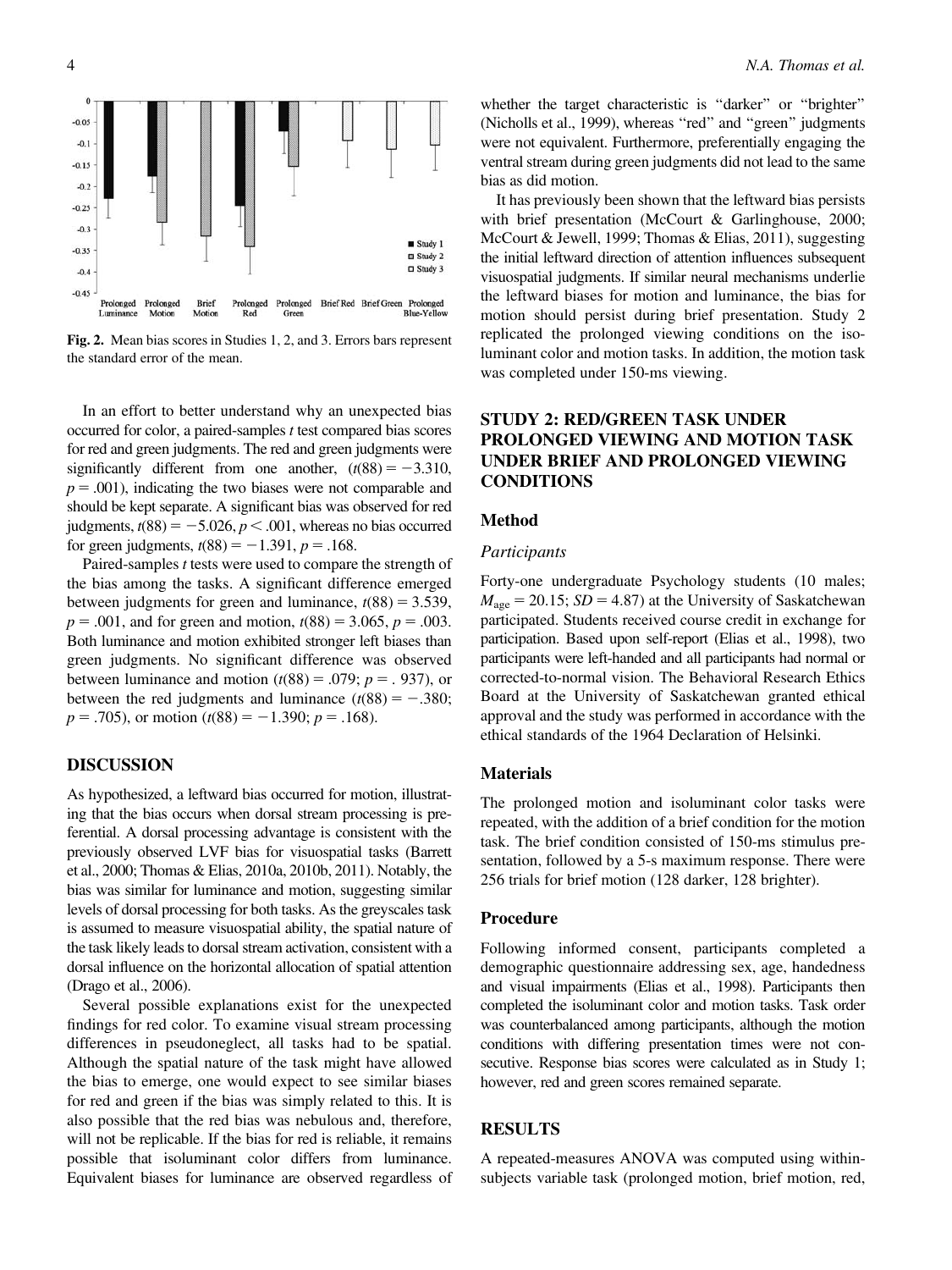green) on response bias scores. There was a main effect of task,  $F(3,120) = 4.788$ ,  $p = .003$ ,  $\eta^2 = .107$ . Pairwise comparisons (with a Bonferroni correction) indicated significant differences between green judgments and both brief motion  $(p = .049)$ , and red judgments  $(p = .001)$ .

One-sample  $t$  tests were used to determine whether significant biases occurred in each condition (Bonferroni corrected  $p = .013$ ). Significant leftward biases were seen for prolonged motion  $(t(40) = -5.294; p < .001)$ , brief motion  $(t(40) = -5.238; p < .001)$ , and red judgments  $(t(40) =$  $-5.078$ ;  $p < .001$ ). The bias score for green judgments was not significant,  $t(40) = -2.266$ ;  $p = .029$  (see Figure 2).

Paired-samples t tests were used to compare the strength of the bias among the tasks. The red and green judgments were significantly different,  $(t(40) = -4.078; p < .001)$ . A significant difference also emerged between judgments for green and both prolonged  $(t(40) = 2.377; p = .022)$  and brief motion  $(t(40) = 2.787; p = .008)$ . Both motion conditions exhibited stronger left biases than green judgments. No significant differences occurred between red and either prolonged  $(t(40) = -1.095; p = .280)$  or brief motion  $(t(40) = -.403;$  $p = .689$ ). The prolonged and brief motion conditions did not differ from one another,  $(t(40) = .651; p = .519)$ .

# DISCUSSION

Study 1 was replicated as a leftward bias was observed for red judgments, whereas no bias occurred for green. Results from both studies suggest the leftward bias is decreased when the ventral stream is engaged, relative to tasks that preferentially engage the dorsal stream. However, the question of why a bias occurs for red, but not green remains. Of interest, preexisting associations with the color red potentially influenced the way in which visuospatial attention was directed during red judgments.

The color red is often associated with stop signs, warnings, and errors (e.g., Braun, Sansing, & Silver, 1994; Braun & Silver, 1995; Elliot & Maier, 2007; Elliot, Maier, Moller, Friedman, & Meinhardt, 2007; Mehta & Zhu, 2009; Moller, Elliot, & Maier, 2009), or alternatively, with emotions such as passion and love, or anger (Elliot & Niesta, 2008; Hupka, Zaleski, Otto, Reidl, & Tarabrina 1997; Kaya & Epps, 2004). These associations can lead red to capture attention differently than other colors (Bellizzi & Hite, 1992; Clynes, 1977; Lu & Zhou, 2005; Maier, Barchfeld, Elliot, & Pekrun, 2009; Tchernikov & Fallah, 2010; Wilson, 1966). If pre-existing associations with the color red unknowingly influenced how attention is directed, additional processing time would be required for these associations to be activated and influence spatial judgments. Therefore, the left bias for red judgments should be eliminated during brief viewing when judgments are based on the initial direction of attention. This would suggest that the left bias for red is not the result of ventral stream involvement in the task, but alternatively, the result of how red influences attention.

Therefore, brief presentation was used on the red-green color task to determine if the left bias would be eliminated

when processing time was decreased. In addition, isoluminant blue-yellow stimuli were created. The attenuation of the leftward bias on this task would confirm that red attracts attention differently than other colors. No significant biases were expected for either task, which would demonstrate that relatively greater ventral stream involvement decreases the left bias.

# STUDY 3: RED/GREEN TASK UNDER BRIEF VIEWING AND BLUE/YELLOW TASK UNDER PROLONGED VIEWING

#### Method

#### Participants

Forty undergraduate Psychology students (eight males;  $M_{\text{age}} =$ 20.15;  $SD = 3.74$ ) at the University of Saskatchewan participated. Students received course credit in exchange for participation. Based upon self-report (Elias et al., 1998), four participants were left-handed and all participants had normal or corrected-to-normal vision. The Behavioral Research Ethics Board at the University of Saskatchewan granted ethical approval and the study was performed in accordance with the ethical standards of the 1964 Declaration of Helsinki.

#### Materials

The red-green color task was used, with each trial consisting of a 150-ms stimulus presentation, followed by a 5-s maximum response.

Blue-Yellow Isoluminant Color Task. Stimuli from the greyscales task were modified to be isoluminant blue and yellow in color (see Figure 3) by matching blue and yellow color values using the luminance feature in Paint Shop Pro 7.0 (Jasc Software) and then using a Tektronix J6523-2  $1^{\circ}$ narrow angle luminance probe to match for isoluminance. Stimuli were not subjectively isoluminant as individual differences in isoluminance were not considered. In each pair one image was blue on the left and the other was blue on the right, with both transitioning to yellow on the other side. Presentations were free-viewing and visible for a maximum of 5 s. Participants identified which image appeared to be more blue or more yellow overall. E-prime administered 64 trials for each judgment.



Fig. 3. Sample stimuli from the blue-yellow isoluminant color task.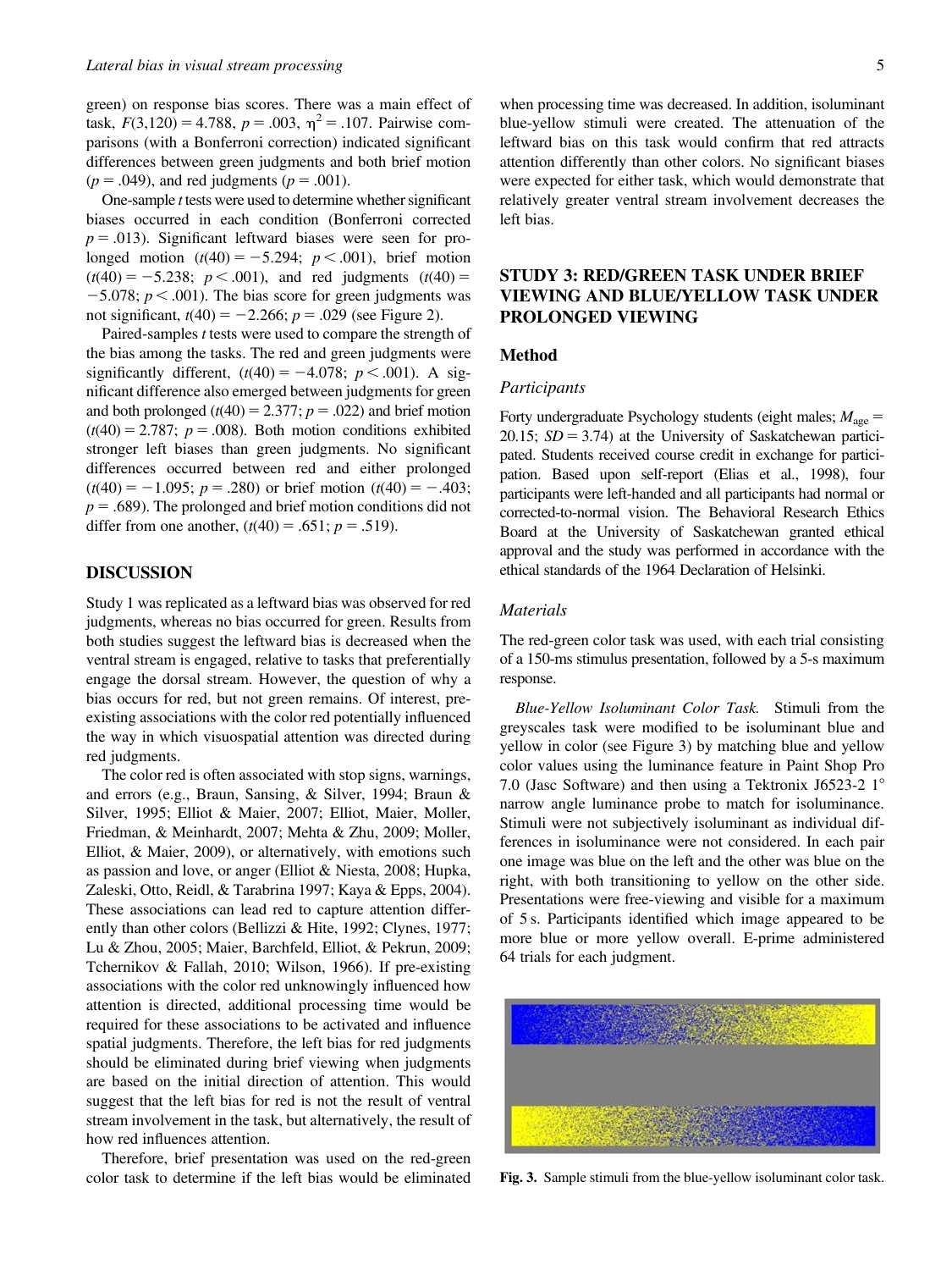## Procedure

Following informed consent, participants completed a demographic questionnaire addressing sex, age, handedness, and visual impairments (Elias et al., 1998). Participants then completed both tasks in counterbalanced order. Response bias scores were calculated as in Study 1.

## RESULTS

One-sample t tests were used to determine whether leftward biases occurred, with no significant biases on the blueyellow,  $t(39) = -1.713$ ,  $p = .095$ , or the red-green tasks,  $t(39) = -1.759$ ,  $p = .086$  (see Figure 2). A paired-samples t test was used to compare biases on the two tasks. Although the tasks used different presentation times, they were completed within-subjects and, therefore, performance on the two measures could be compared. No significant difference emerged,  $t(39) = .002$ ,  $p = .999$ , suggesting participants did not perform the two tasks differently.

#### DISCUSSION

As hypothesized, no significant bias occurred for blue-yellow isoluminant color. In addition, 150-ms presentation of the red-green isoluminant color task eliminated the left bias for red judgments. This supports the suggestion that prolonged processing time is needed in order for the red bias to occur. A possible explanation for this relates to pre-existing associations with the color red, which have the potential to influence the manner in which attention was captured (e.g., Clynes, 1977; Elliot & Maier, 2007; Elliot & Niesta, 2008; Lu & Zhou, 2005; Maier et al., 2009; Mehta & Zhu, 2009; Tchernikov & Fallah, 2010; Wilson, 1966). The left bias for more red judgments only occurred when additional time would have allowed for these pre-existing associations to be activated and subsequently influence the direction of attention. This indicates the initial leftward attentional vector does not underlie the left bias for red judgments.

It should be noted that feature-based attention, such as hue processing, peaks at approximately 400 ms (e.g., Hikosaka, Miyauchi, & Shimojo, 1993). Therefore, 150-ms duration may not allow feature-based attention to be distributed appropriately. Although this is possible, this attribute renders feature-based attention inconsistent with the leftward spatial bias observed under 150-ms viewing. If feature-based attention plays a significant role in pseudoneglect, leftward biases would not occur for luminance or motion during brief viewing. As a left bias has been observed during brief viewing (Thomas & Elias, 2011; Study 2), it argues against a necessary role for feature-based attention in pseudoneglect.

Prior research has shown that the leftward bias persists on visuospatial tasks using very brief presentations (McCourt & Garlinghouse, 2000; McCourt & Jewell, 1999; Thomas & Elias, 2011). The current finding of a left bias for motion under brief viewing suggests the same neural mechanisms underlie the biases for motion and luminance, but not color.

Differential effects of presentation time would not be expected for only one characteristic (color). For this reason, we suggest that prolonged processing time led more red judgments to be influenced by pre-existing cognitive associations. The motion task, which elicited relatively greater dorsal stream activation, led to a strong left bias, whereas the color task, which encouraged relatively greater ventral stream processing, decreased the strength of the left bias.

## GENERAL DISCUSSION

Various tasks, when completed in peripersonal space, show a LVF performance advantage (Christman & Niebauer, 1997; He et al., 1996). In addition, performance advantages have been shown in the UVF in extrapersonal space (Previc & Blume, 1993; Previc et al., 1995). It has been further suggested that the LVF and peripersonal space are processed primarily by the dorsal stream, whereas the ventral stream preferentially processes the UVF and extrapersonal space (Previc, 1990, 1998). Partial support for this exists as line bisection, when performed in peripersonal space, leads to dorsal stream activation and the ventral stream is activated in extrapersonal space (Bjoertomt et al., 2002; Weiss et al., 2000). This proposed relation suggests visual stream processing differences influence the horizontal allocation of visuospatial attention (Drago et al., 2006) and might underlie visual field differences.

The visual streams have specialized processing advantages such that the ventral "what" stream is superior in object recognition and in processing color and the dorsal ''where'' stream primarily processes motion and spatial localization (Goodale & Milner, 1992; Livingstone & Hubel, 1988; Nieuwenhuis et al., 2008). Primate studies (Mishkin et al., 1982) and neuroimaging research (Haxby et al., 1991; James et al., 2003; Kastner & Ungerleider, 2000) have both supported the existence of dual visual processing systems. Clinical studies have also increased understanding how differential deficits arise depending on whether lesions occur in the dorsal or ventral stream (e.g., Duncan et al., 2003).

It is difficult to completely isolate dorsal and ventral stream functions in the general population where both are fully functional. For instance, area MT, which is highly involved in motion, receives a large number of dorsal stream inputs, but also receives information from the ventral stream and koniocellular pathway (Skottun & Skoyles, 2006). However, the relative advantages of each visual stream can be evaluated by using tasks that preferentially engage each one.

Modified greyscales tasks, incorporating motion and isoluminant color, were used to target dorsal and ventral stream processing, respectively. The leftward bias for motion demonstrates that the bias persists when dorsal stream activation is greater than ventral stream activity. A dorsal processing advantage is also consistent with the tendency for a stronger leftward bias in the LVF (Barrett et al., 2000; Thomas & Elias, 2010a, 2010b, 2011). The left bias was decreased for green, blue, and yellow (but not red), which suggests that ventral stream processing does not lead to the same leftward bias as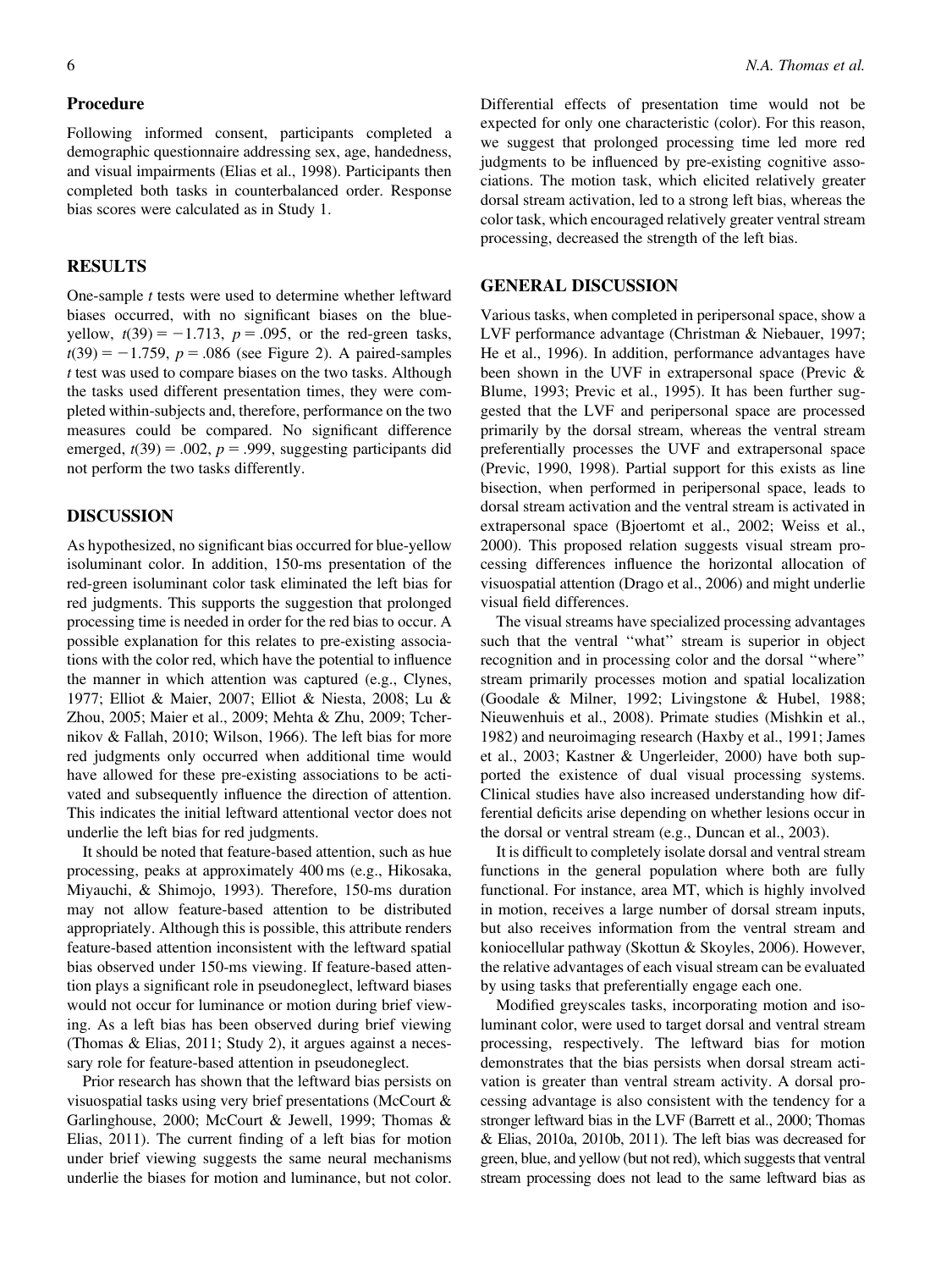does dorsal stream processing. The biases observed for motion and luminance were of comparable strength, suggesting the relative advantage of the dorsal stream in motion did not outweigh the involvement of the dorsal stream in the greyscales task. This could be because both were visuospatial measures.

The use of brief presentation clarified that the color red influences visuospatial attention differently than other colors. Prolonged viewing, and, therefore, also a longer processing time, were needed to elicit the left bias for red, suggesting the initial direction of attention differed for isoluminant color compared to motion and luminance. When 150-ms stimulus presentations have been used for luminance (Thomas & Elias, 2011) and motion (Study 2), the initial direction of visuospatial attention allows the left bias to be maintained; however, with isoluminant color, the same bias did not occur. This suggests preferential ventral stream processing did not lead to the left bias for more red judgments during free-viewing. It is possible that brief viewing lead to an inability to adequately process hue (e.g., Hikosaka et al., 1993). Alternatively, numerous pre-existing associations with the color red (e.g., Clynes, 1977; Elliot & Maier, 2007; Elliot & Niesta, 2008; Lu & Zhou, 2005; Maier et al., 2009; Mehta & Zhu, 2009; Tchernikov & Fallah, 2010; Wilson, 1966) could have influenced the way in which attention was directed, which suggests isoluminant blue and yellow are more appropriate for looking at ventral stream contributions in visuospatial attention.

It must be noted that it is difficult to achieve isoluminance, even in the best laboratory conditions (Gur & Akri, 1992) as isoluminance depends on the specific task being performed and also varies among individuals (Livingstone & Hubel, 1987; Mullen, 1985). Individual differences in isoluminance undoubtedly created additional variance in the current study; however, this would assist in preserving the left bias, as opposed to decreasing it. The observed decrease in the leftward bias for green, yellow, and blue illustrates the strength of the design to outweigh this limitation. It is expected that accounting for individual differences in isoluminance would lead the bias on the isoluminant color task to be decreased even further, providing additional evidence that dorsal stream processing influences the strength of the left bias (Drago et al., 2006; Thomas & Elias, 2010a, 2010b, 2011).

As the dorsal ''where'' stream plays a role in spatial localization (Goodale & Milner, 1992; Haxby et al., 1991; Livingstone & Hubel, 1988; Nieuwenhuis et al., 2008), it follows that the strength of the left bias on the greyscales task would be mediated by the dorsal stream. The current studies demonstrate that visual stream processing differences provide a potential explanation for upper and lower visual field differences in perceptual asymmetries. Future research should make use of the tasks developed here to further examine visual field differences. Presentation of these tasks to the upper and lower visual field separately would provide additional evidence that dorsal stream processing underlies visual field differences in perceptual asymmetries.

As the same neural mechanisms appear to underlie the spatial biases observed in hemispatial neglect and pseudoneglect (e.g., Jewell & McCourt, 2000; McCourt & Jewell, 1999),

future research should also examine visual field differences more closely in clinical hemispatial neglect patients. Of interest, simultanagnosia can result from damage to either visual stream and has been suggested to be a sort of ''bilateral neglect'' (Duncan et al., 2003). A better understanding of the differential involvement of the visual streams in visuospatial attention in healthy populations could also lead to a better understanding of simultanagnosia. This would not only increase our understanding of the relationship between these phenomena, but furthermore, would prove useful in creating a general model of visuospatial attention that adequately accounts for all phenomena.

#### ACKNOWLEDGMENTS

This research was supported by a fellowship to NAT and a grant to L.J.E. from the Natural Sciences and Engineering Research Council. There are no relationships, financial or otherwise, that could be interpreted as a conflict of interest.

#### REFERENCES

- Bálint, R., & Harvey, M. (1995). Psychic paralysis of gaze, optic ataxia, and spatial disorder of attention. Cognitive Neuropsychology, 12, 265–281. doi:10.1080/02643299508251999
- Barrett, A.M., Crosson, B., Crucian, G.P., & Heilman, K.M. (2000). Horizontal line bisections in upper and lower body space. Journal of the International Neuropsychological Society, 6, 455–459. doi:10.1017/S135561770064403X
- Bauer, R.M., & Demery, J.A. (2003). Agnosia. In K.M. Heilman & E. Valenstein (Eds.), Clinical neuropsychology (pp. 236-295). New York: Oxford University Press.
- Bellizzi, J.A., & Hite, R.E. (1992). Environmental color, consumer feelings, and purchase likelihood. Psychology and Marketing, 9, 347–363. doi:10.1002/mar.4220090502
- Bjoertomt, O., Cowey, A., & Walsh, V. (2002). Spatial neglect in near and far space investigated by repetitive transcranial magnetic stimulation. Brain, 125, 2012–2022. doi:10.1093/brain/awf211
- Braun, C.C., Sansing, L., & Silver, N.C. (1994). The interaction of signal word and color on warning labels: Differences in perceived hazard. Human Factors and Ergonomics Society Annual Meeting Proceedings, 2, 831–835. doi:10.1177/154193129403801407
- Braun, C.C., & Silver, N.C. (1995). Interaction of signal word and colour on warning labels: Differences in perceived hazard and behavioural compliance. Ergonomics, 38, 2207–2220. doi:10.1080/ 00140139508925263
- Bowers, D., & Heilman, K.M. (1980). Pseudoneglect: Effects of hemispace on a tactile line bisection task. Neuropsychologia, 18, 491–498. doi:10.1016/0028-3932(80)90151-7
- Christman, S.D., & Niebauer, C.L. (1997). The relation between left-right and upper-lower visual field asymmetries (or: what goes up goes right, while what's left lays low). In S.D. Christman (Ed.), Cerebral asymmetries in sensory and perceptual processing (pp. 263–296). Amsterdam: Elsevier Science B. V.
- Çiçek, M., Deouell, L.Y., & Knight, R.T. (2009). Brain activity during landmark and line bisection tasks. Frontiers in Human Neuroscience, 3, 1–8. doi:10.3389/neuro.09.007.2009
- Clynes, M. (1977). Sentics: The touch of emotions. Garden City, NY: Anchor Press.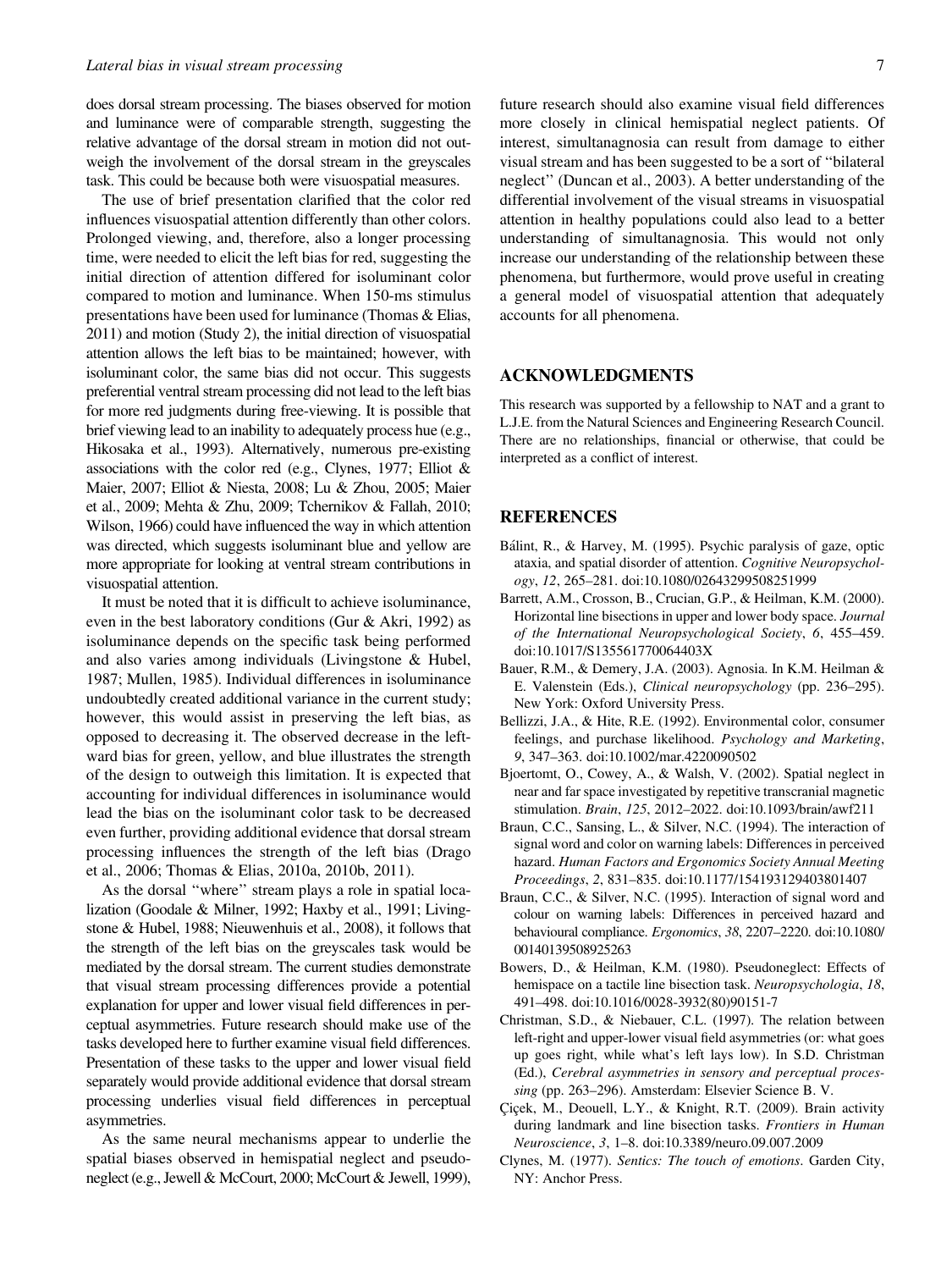- Corbetta, M., Shulman, G.L., Miezin, F.M., & Petersen, S.E. (1995). Superior parietal cortex activation during spatial attention shifts and visual feature conjunction. Science, 270, 802–805. doi:10.1126/science.270.5237.802
- Drago, V., Crucian, G.P., Pisani, F., & Heilman, K.M. (2006). Distribution of attention in normal people as a function of spatial location: Right-left, up-down. Journal of the International Neuropsychological Society, 12, 532–537. doi:10.1017/ S1355617706060681
- Duncan, J., Bundesen, C., Olson, A., Humphreys, G., Ward, R., Kyllingsbaek, S., ... Chavda, S. (2003). Attentional functions in dorsal and ventral simultanagnosia. Cognitive Neuropsychology, 20(8), 675–701. doi:10.1080/02643290342000041
- Elias, L.J., Bryden, M.P., & Bulman-Fleming, M.B. (1998). Footedness is a better predictor than is handedness of emotional lateralization. Neuropsychologia, 36, 37–43. doi:10.1016/S0028- 3932(97)00107-3
- Elliot, A.J., & Maier, M.A. (2007). Color and psychological functioning. Current Directions in Psychological Science, 16, 250–254. doi:10.1111/j.1467-8721.2007.00514.x
- Elliot, A.J., Maier, M.A., Moller, A.C., Friedman, R., & Meinhardt, J. (2007). Color and psychological functioning: The effect of red on performance attainment. Journal of Experimental Psychology: General, 136, 154–168. doi:10.1037/0096-3445.136.1.154
- Elliot, A.J., & Niesta, D. (2008). Romantic red: Red enhances men's attraction to women. Journal of Personality and Social Psychology, 95, 1150–1164. doi:10.1037/0022-3514.95.5.1150
- Fink, G.R., Marshall, J.C., Shah, N.J., Weiss, P.H., Halligan, P.W., Grosse-Ruyken, M., ... Freund, H.J. (2000). Line bisection judgments implicate right parietal cortex and cerebellum as assessed by fMRI. Neurology, 54, 1324–1331.
- Fink, G.R., Marshall, J.C., Weiss, P.H., & Zilles, K. (2001). The neural basis of vertical and horizontal line bisection judgments: An fMRI study of normal volunteers. Neuroimage, 14, S59–S67. doi:10.1006/nimg.2001.0819
- Foxe, J.J., McCourt, M.E., & Javitt, D.C. (2003). Right hemisphere control of visuospatial attention: Line-bisection judgments evaluated with high-density electrical mapping and source analysis. Neuroimage, 19, 710–726. doi:10.1016/S1053-8119(03)00057-0
- Goodale, M.A., & Milner, A.D. (1992). Separate visual pathways for perception and action. Trends in Neurosciences, 15, 20–25. doi:10.1016/0166-2236(92)90344-8
- Goodale, M.A., & Westwood, D.A. (2004). An evolving view of duplex vision: Separate but interacting cortical pathways for perception and action. Current Opinion in Neurobiology, 14, 203–211. doi:10.1016/j.conb.2004.03.002
- Gur, M., & Akri, V. (1992). Isoluminant stimuli may not expose the full contribution of color to visual functioning: Spatial contrast sensitivity measurements indicate interaction between color and luminance processing. Vision Research, 32, 1253–1262. doi:10.1016/0042-6989(92)90220-D
- Haxby, J.V., Grady, C.L., Horwitz, B., Ungerleider, L.G., Mishkin, M., Carson, R.E., ... Rapoport, S.I. (1991). Dissociation of object and spatial visual processing pathways in human extrastriate cortex. Proceedings of the National Academy of Sciences of the United States of America, 88, 1621–1625. doi:10.1073/pnas.88.5.1621
- He, S., Cavanagh, P., & Intriligator, J. (1996). Attentional resolution and the locus of visual awareness. Nature, 383, 334–337. doi:10.1038/383334a0
- Hikosaka, O., Miyauchi, S., & Shimojo, S. (1993). Voluntary and stimulus-induced attention detected as motion sensation. Perception, 22, 517–526.
- Hupka, R.B., Zaleski, A., Otto, J., Reidl, L., ... Tarabrina, N.V. (1997). The colors of anger, envy, fear, and jealousy: A crosscultural study. Journal of Cross-Cultural Psychology, 28, 156–171. doi:10.1177/0022022197282002
- James, T.W., Culham, J., Humphrey, K., Milner, A.D., & Goodale, M.A. (2003). Ventral occipital lesions impair object recognition but not object-directed grasping: An fMRI study. Brain, 126, 2463–2475. doi:10.1093/brain/awg248
- Jewell, G., & McCourt, M.E. (2000). Pseudoneglect: A review and meta-analysis of performance factors in line bisection tasks. Neuropsychologia, 38, 93–110. doi:10.1016/S0028-3932(99)00045-7
- Kastner, S., & Ungerleider, L.G. (2000). Mechanisms of visual attention in the human cortex. Annual Review of Neuroscience, 23, 315–341. doi:10.1146/annurev.neuro.23.1.315
- Kaya, N., & Epps, H.H. (2004). Relationship between color and emotion: A study of college students. College Student Journal, 38, 396–405.
- Kinsbourne, M., & Warrington, E.K. (1962). A disorder of simultaneous form perception. Brain, 85, 461-486. doi:10.1093/ brain/85.3.461
- Livingstone, M.S., & Hubel, D.H. (1987). Psychophysical evidence for separate channels for the perception of form, color, movement, and depth. The Journal of Neuroscience, 7, 3416-3468.
- Livingstone, M., & Hubel, D. (1988). Segregation of form, color, movement, and depth: Anatomy, physiology, and perception. Science, 240, 740–749. doi:10.1126/science.3283936
- Lu, S., & Zhou, K. (2005). Stimulus-driven attentional capture by equiluminant color change. Psychonomic Bulletin & Review, 12, 567–572. doi:10.3758/BF03193806
- Luh, K.E. (1995). Line bisection and perceptual asymmetries in normal individuals: What you see is not what you get. Neuropsychology, 9, 435–448. doi:10.1037/0894-4105.9.4.435
- Luria, A.R. (1959). Disorders of ''simultaneous perception'' in a case of bilateral occipito-parietal brain injury. Brain, 82(3), 437–449. doi:10.1093/brain/82.3.437
- Maier, M.A., Barchfeld, P., Elliot, A.J., & Pekrun, R. (2009). Context specificity of implicit preferences: The case of human preference for red. Emotion, 9, 734–738. doi:10.1037/a0016818
- McCourt, M.E., & Garlinghouse, M. (2000). Asymmetries of visuospatial attention are modulated by viewing distance and visual field elevation: Pseudoneglect in peripersonal and extrapersonal space. Cortex, 36, 715–731. doi:10.1016/S0010- 9452(08)70548-3
- McCourt, M.E., & Jewell, G. (1999). Visuospatial attention in line bisection: Stimulus modulation of pseudoneglect. Neuropsychologia, 37, 843–855. doi:10.1016/S0028-3932(98)00140-7
- McCourt, M.E., & Olafson, C. (1997). Cognitive and perceptual influences on visual line bisection: Psychophysical and chronometric analyses of pseudoneglect. Neuropsychologia, 35, 369–380. doi:10.1016/S0028-3932(96)00143-1
- Mehta, R., & Zhu, R. (2009). Blue or red? Exploring the effect of color on cognitive task performances. Science, 323, 1226–1229. doi:10.1126/science.1169144
- Mishkin, M., Lewis, M.E., & Ungerleider, L.G. (1982). Equivalence of parieto-preoccipital subareas for visuospatial ability in monkeys. Behavioral Brain Research, 6, 41–55. doi:10.1016/ 0166-4328(82)90080-8
- Moller, A.C., Elliot, A.J., & Maier, M.A. (2009). Basic hue-meaning associations. Emotion, 9, 898–902. doi:10.1037/a0017811
- Mullen, K. (1985). The contrast sensitivity of human colour vision to red-green and blue-yellow chromatic gratings. The Journal of Physiology, 359, 381–400.